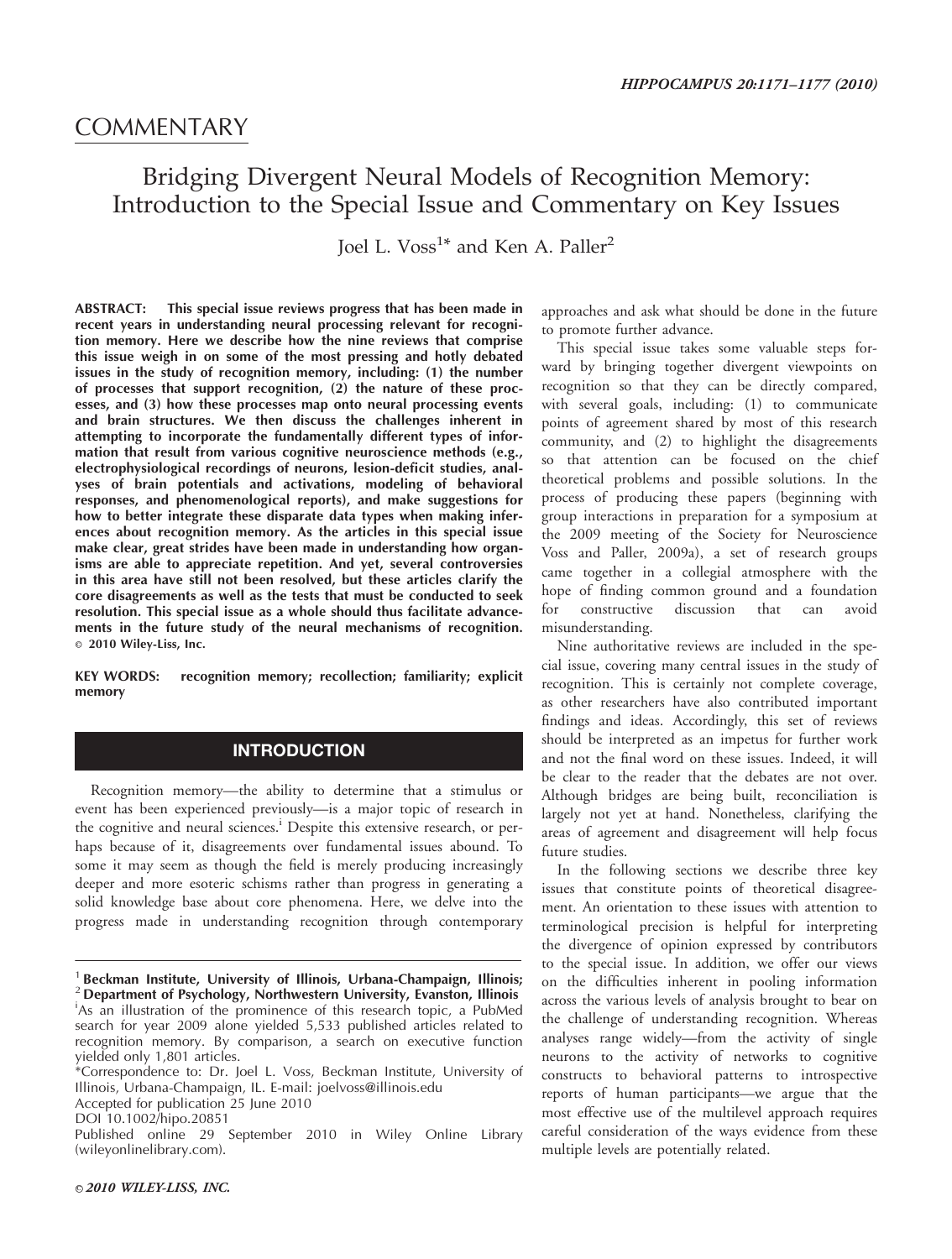## ISSUE 1: HOW MANY PROCESSES OR SYSTEMS SUPPORT RECOGNITION MEMORY?

A major theme in research on recognition concerns the way in which recollection and familiarity are supported by the brain and contribute to recognition. Recollection refers to the experience that most people would associate most strongly with the notion of ''memory''—recollection occurs when one brings to mind a prior experience and aspects of its context (as if mentally reliving the event), which can empower the decision that something has been experienced previously. On the other hand, familiarity refers to the experience that occurs when a stimulus or event is determined to have been experienced previously, even if the retrieval of pertinent contextual or other detail is absent. For example, the sight of a man's face may prompt the conclusion that it is familiar even without any retrieval of relevant biographical knowledge or circumstances of viewing the face before.

There is good consensus that people can signal distinct memory experiences when they use these two types of behavioral response, and that in both cases recognition entails a decision to infer prior occurrence (i.e., explicit memory). In light of these widely accepted definitions, we hold that the terms "recollection" and "familiarity" have been used far too broadly in some cases, particularly when used in ways that cross category borders (or levels). The broader use of these terms has hindered clear communication and stoked controversy. As we discuss further below, it is problematic to use the very same term to refer to (a) a behavioral response that corresponds to a subjective experience in a recognition test, and (b) the neurophysiological processing or cognitive transactions that presumably give rise to these memory expressions. The concluding section of this paper proposes a remedy for this terminological confusion.<sup>ii</sup>

First, we now outline some of the approaches that have been applied to understand recognition memory. One useful approach is to construct quantitative models that attempt to decompose behavioral performance for a given set of experimental circumstances into one or more parameters. These parameters presumably correspond in some way to brain processes that support recognition (Henson and Gagnepain,

Hippocampus

2010<sup>iii</sup> provide an excellent discussion of the factors that constitute a process). The models that are most successful in accounting for recognition across a variety of experimental circumstances include two parameters (which presumably correspond to recollection and familiarity) and are therefore referred to as ''dual-process'' models (Wixted, 2007; Wixted et al., 2010; Yonelinas et al., 2010). A major debate has concerned the nature of these two parameters and how exactly they support recognition. Battle lines have been drawn between two prominent sides of this debate, though an assumption of both models is that recognition responses can be based on the experiences of recollection and familiarity. The models differ primarily in: (1) whether recollection and familiarity are considered to sum to support recognition or to independently support recognition, and (2) whether recollection and familiarity both operate as continuous signal-detection processes or whether recollection acts as a categorical, threshold-like process.

The special issue articles by Wixted et al. (2010) and Yonelinas et al. (2010) clearly indicate that this debate has not been resolved. However, Shimamura (2010) makes a very important contribution by describing a new model that includes only one process (a ''single-process'' model) that fits behavioral data arguably as well as either of the other models, but essentially puts the concepts of recollection and familiarity entirely aside. Instead, Shimamura (2010) relies on a concept rooted in neurophysiological function, the concept of binding, which shows nonlinear properties.

In addition to providing a promising new model, the contribution by **Shimamura** (2010) raises the larger theoretical question regarding how modeling can inform our understanding of recognition. That is, given that an large number of models can be constructed to fit behavioral performance based on some set of parameters, how is it possible to sort out which model has the right parameters? How will we find out which parameters correspond to the way in which recognition is implemented by the brain? The answers involve relating parameters to neurophysiology, which can be done by specifying the nature of the parameters in neurophysiological or computational terms, or perhaps by probing neural substrates at the level of networks or systems.

#### ISSUE 2: WHAT ARE THE PROCESSES THAT CONTRIBUTE TO RECOGNITION MEMORY?

A very different class of modeling approach is to use neurophysiological or neurocomputational principles as a starting point. Several examples of recognition models of this sort are included here (Cowell et al., 2010; Henson and Gagnepain, 2010; Norman, 2010). For example, Norman (2010)

i<sup>i</sup>An additional point of confusion is that familiarity has sometimes been equated with semantic memory, which concerns the retrieval of knowledge about the world without retrieval of details regarding how this knowledge was acquired. Despite this similarity, familiarity in the context of research on recognition memory must be considered a form of episodic memory, not semantic memory, because it concerns an inference about a prior event (even though the specifics of that prior event are not available at the moment of the familiarity experience). A separate research agenda is needed to determine how retrieval processing that produces familiarity may relate to retrieval process-<br>ing that supports semantic memory.

iiiBoldface names refer to manuscripts in this special issue.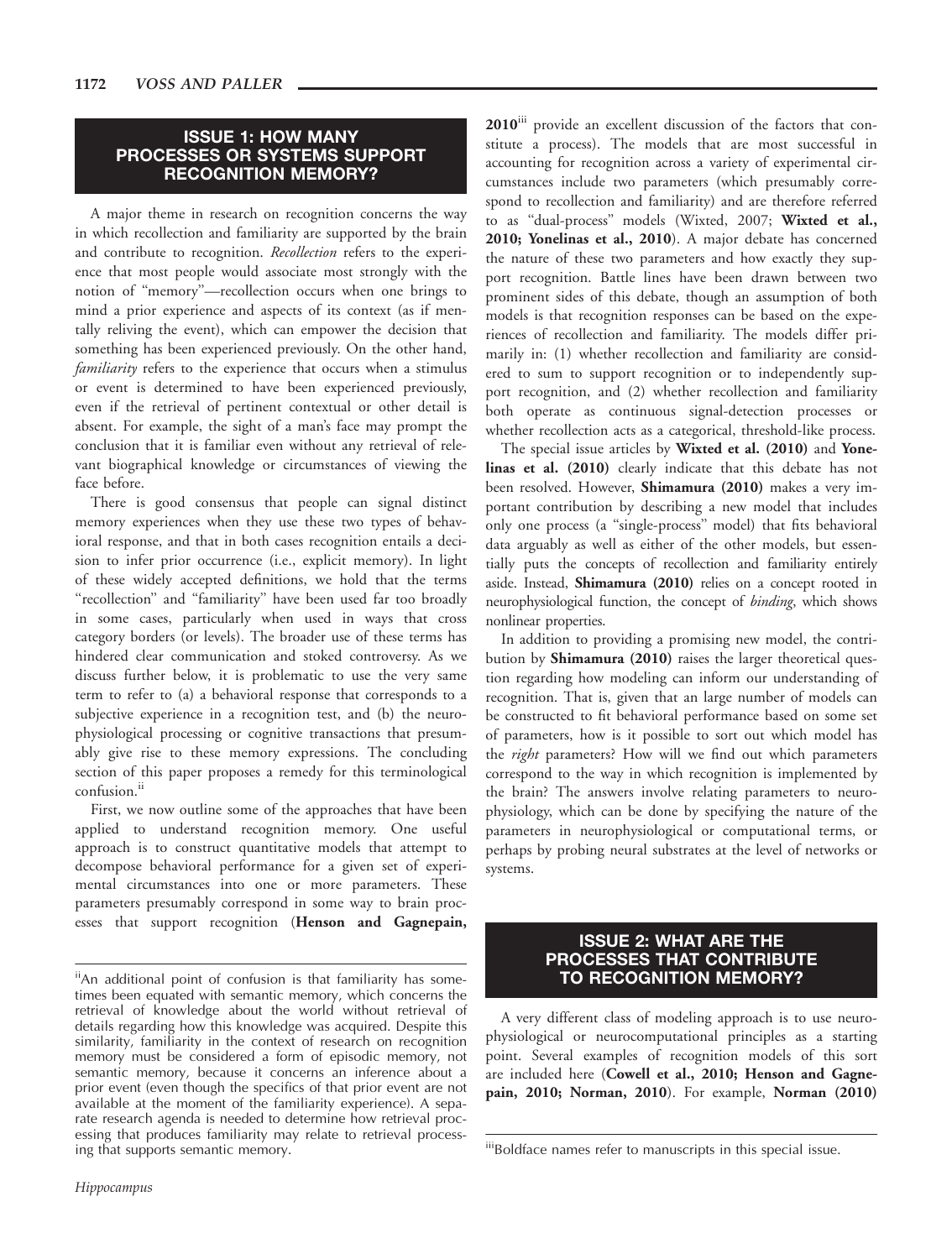

FIGURE 1. Different levels in the study of recognition memory. [Color figure can be viewed in the online issue, which is available at wileyonlinelibrary.com.]

describes a prominent model of recognition built on the neurocomputational principles of pattern-separation and patterncompletion.

These models can be considered mechanistic, in contrast with the so-called measurement models (Shimamura, 2010; Wixted et al., 2010; Yonelinas et al., 2010) that essentially seek to determine the general quantitative principles of processes that contribute to recognition. It is possible to attempt to relate these quantitative principles to neurophysiological or neurocomputational principles (see especially Yonelinas et al., 2010), but the soundness of a measurement model is generally determined by how well the quantitative principles fit behavioral data rather than by whether the quantitative principles are neurophysiologically accurate. Thus, measurement models are specified on the behavioral level (see below and Fig. 1) and may or may not accurately describe the neural level.

Mechanistic models take on the question, ''what are the processes that contribute to recognition?'' Although a large number of alternative mechanistic models could conceivably be generated, the space is limited by the fact that these models are fundamentally based on neurophysiological or neurocomputational principles that are testable.<sup>iv</sup> These models are derived from these principles to attempt to account for the behavior that occurs in particular experimental circumstances. Norman (2010) and Yonelinas et al. (2010) make the important point that combining evidence from mechanistic models and measurement models is likely to prove a better strategy than relying solely on one class of model, because somewhat nonoverlapping information can be provided by each class of model.

## ISSUE 3: HOW ARE RECOGNITION PROCESSES SUPPORTED BY DISTINCT BRAIN STRUCTURES?

There is good justification for placing emphasis in this special issue on neural processing that supports recognition. For instance, returning to the uncertainty regarding the nature and number of parameters needed to model recognition, the most straightforward path to resolving this uncertainty may lie in identifying how the brain supports recognition memory. Such evidence can lead to ways to constrain model parameters. From this mechanistic perspective, there can be no suitable answers regarding how recognition memory works that do not account for the relevant neural processing.

Contributions from brain structures in the medial temporal lobe (MTL)—chiefly the hippocampus, perirhinal cortex, entorhinal cortex (EC), and parahippocampal cortex—are unequivocally relevant. Furthermore, there are distinct populations of neurons in these structures that respond to stimulus repetition in fundamentally different ways. Stimulus repetition is the prime way to elicit neural activity apropos recognition. Indeed, all authors of articles included in this special issue agree on these points. The distinct neural populations and their characteristic responses are described in detail by Brown et al. (2010).

ivNote that the nature of the parameters included in measurement models are also testable, such as in efforts to determine if the recollection parameter is threshold-like or continuous (Wixted et al., 2010; Yonelinas et al., 2010). These parameters in measurement models, despite being amenable to testing, map onto psychological constructs, and are not clearly connected to neurophysiological functions.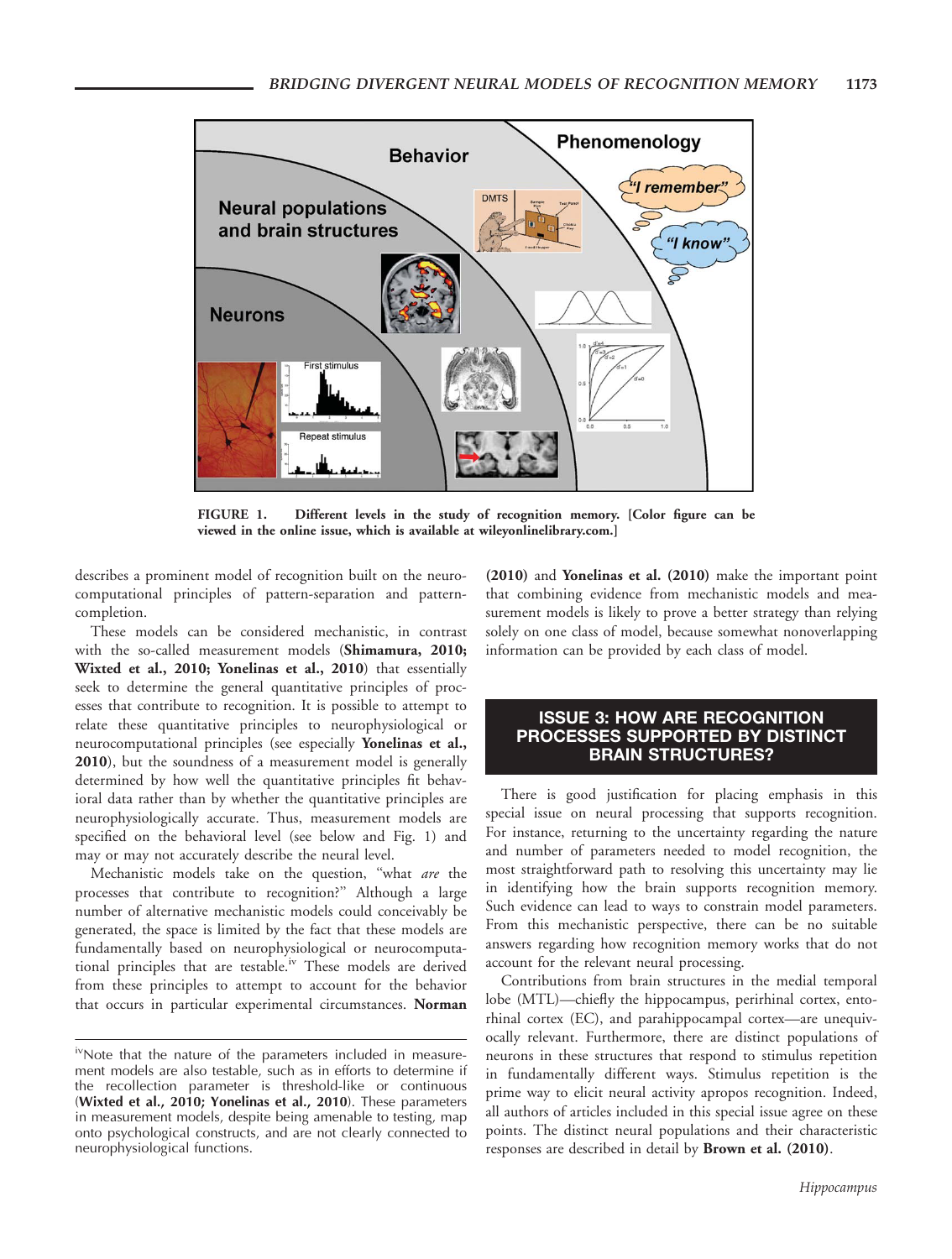However, there is considerable disagreement over exactly how processing in MTL structures supports recognition. Many of the special issue contributions focus on the proposal that different processing related to recognition memory is implemented by different MTL structures, with much emphasis on how processing differs between the hippocampus and elsewhere (Brown et al., 2010; Montaldi and Mayes, 2010; Norman, 2010; Ranganath, 2010; Yonelinas et al., 2010). Recollection and familiarity feature prominently in all of these models, with recollection (or the processes that support it) ascribed to the hippocampus and familiarity (or the processes that support it) to other structures. Nonetheless, there is substantial variability in terms of the details regarding how recollection and familiarity are characterized and in specific structure-to-function mappings, especially with regard to familiarity.

Other fundamental dimensions have been brought in to try to distinguish the roles played by different MTL regions in recognition. The type of information and the type of processing afforded by that information are often emphasized. The contributions by Brown et al. (2010), Montaldi and Mayes (2010), and Ranganath (2010) include proposals that different MTL structures represent different types of information, such that these representational differences can be mapped onto the distinction between recollection and familiarity. For example, Ranganath (2010) proposes that processing in the hippocampus is essential for representing contextual information, which supports the contextual retrieval necessary for recollection, whereas perirhinal cortex is essential for representing item/object information, which is related to familiarity.

It is important to note that none of these models suggest simple, one-to-one mappings of recollection and familiarity onto distinct brain structures. Rather, they suggest that the processing within distinct MTL structures primarily contributes to recollective or to familiarity aspects of recognition. One-toone mappings would not only constitute overly simple reductionism, but it is thoroughly appreciated that structures outside of the MTL also contribute to recognition (Brown et al., 2010; Henson and Gagnepain, 2010; Shimamura, 2010; Wixted et al., 2010).

Some investigators do not propose a strong functional subdivision of MTL structures. Wixted et al. (2010) argue that evidence for specific functional subdivisions based on the extant results on recollection and familiarity is exceedingly weak, owing to a failure to account for differences in memory strength between recollection and familiarity conditions. They take the position that MTL activity bears a correspondence with the strength of a memory (as indicated by the confidence a person expresses in a recognition response), and that strength can be a relevant variable for both recollection and familiarity. They also point out that recollection is particularly dependent on contributions from structures beyond the MTL, such as prefrontal cortex. There are thus parallels between the Wixted et al. (2010) position and Shimamura's (2010) Hierarchical Relational Binding model, in that Shimamura proposes that all MTL structures take part in the process of binding information into memory representations, and that the complexity of these

bindings increases nonlinearly as processing progresses throughout the MTL anatomical hierarchy, with the hippocampus acting as the site of the highest-order binding.

An alternative way to conceive of MTL function is expressed by the contribution by Cowell et al. (2010). These investigators propose that MTL structures also perform nonmnemonic functions related to perception, in addition to functions central to recognition memory. That is, they develop the position that all structures participate in perception, with increasingly more complex features represented as processing progresses from ventral visual cortex throughout the MTL anatomical hierarchy to hippocampus.

Even though the nature of MTL function is described quite differently by different authors, this set of articles exemplifies the potential progress that can arise from approaches that attempt to include neural systems. The evidence on how neuronal responses differ across anatomical regions can provide a more complete picture of how networks of neurons in these regions provide the computational power that ultimately drives memory expressions.

## LEVELS OF ANALYSIS

We next address an issue that may be at the heart of much of the uncertainty regarding neural models of recognition. In our view there is a serious shortcoming in the way the recollection/familiarity terminology has been used, a flaw that was not tackled directly in the other contributions to this special issue—yet it may represent an insidious barrier to progress in this area.

As discussed above, recollection and familiarity are first and foremost terms to describe expressions of memory, expressions evidenced by behavioral responses thought to be accompanied by specific types of subjective experiences. The literature on recollection and familiarity unfortunately encompasses another meaning for these two terms as signifying memory processes. A process is not the same—and should not be equated with—a memory expression. Recollection undoubtedly arises due to a set of neurocognitive processes. To refer to ''the recollection processes'' or to ''the familiarity process'' does harm to the conception that a set of precursor processes are initiated by a recognition cue and ultimately lead to recognition experiences of one type or another. If we wish to understand how recognition is achieved in the brain, we must take care not to equate the mechanism with the outcome. Of course, memory researchers understand this. Still, some of the controversy in this field has arisen because of this lack of precision with the terms recollection and familiarity, as researchers do not all hold the same meaning when using these terms. To move forward, these terms should be applied only to describe memory expressions.

A strength of research in this area is that the data presented in support of the various models consist of a variety of types of observations (Fig. 1). Investigators speak of recognition memory in single neurons (that show altered activity rates due to repetition), in populations of neurons (that show more or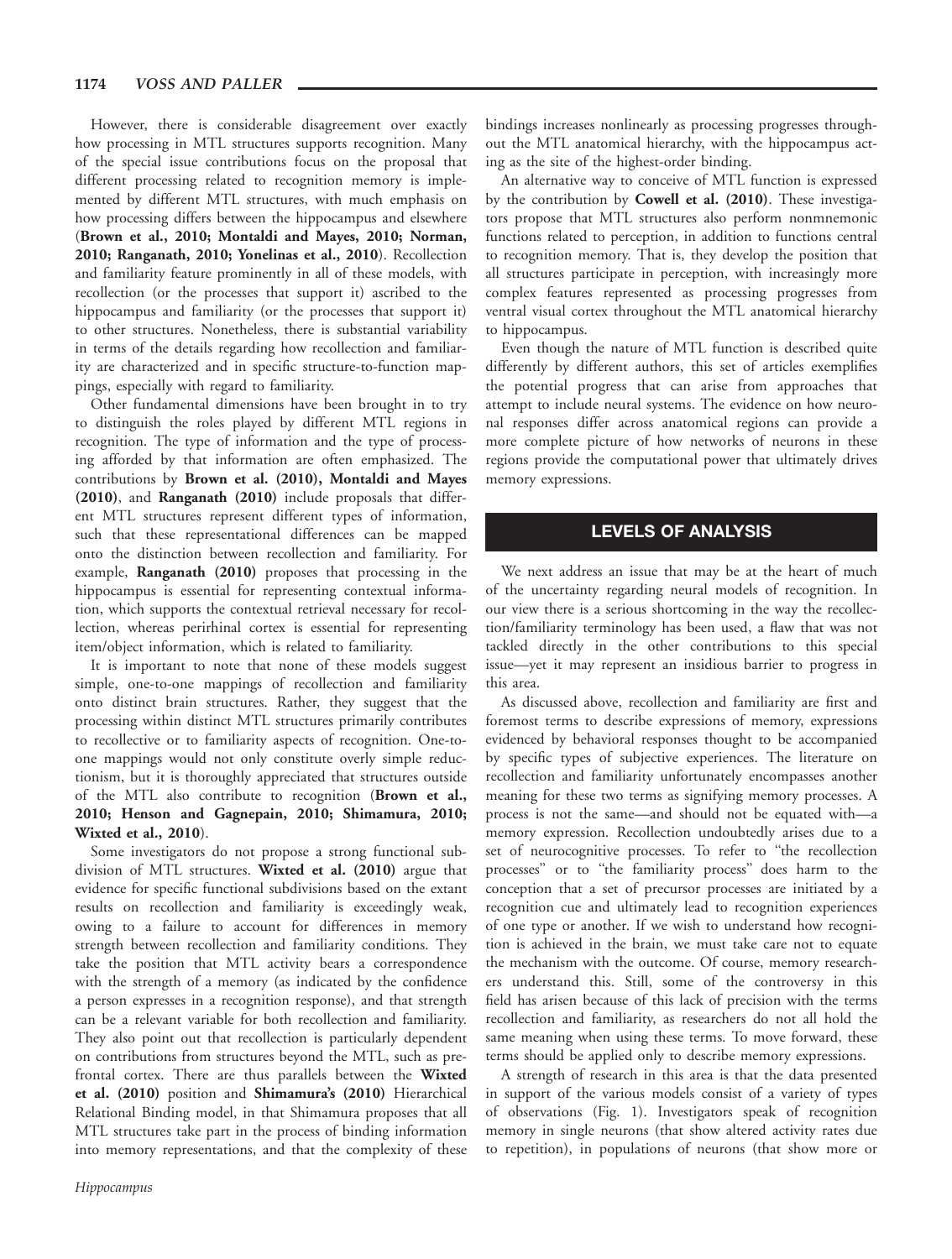less activity in fMRI studies or are implicated in recognition impairments due to brain damage), in behavioral recognition responses (made by human and nonhuman animals), and in subjective experiences (that humans report in conjunction with recognition responses). Investigators also invoke recognition processes that are described with cognitive constructs, with varying connections to neural events. Certainly there are conceptual shortcomings in calling these various types of data "levels" (Dudai, 2002). Still, in spite of the limitations of a spatial metaphor, the term ''level'' can usefully denote a type of data derived from a certain method, or a theoretical construct based on certain sorts of data. Clearly, there are difficulties to overcome when combining data of one type with data of another type, whether these are referred to as levels or not.<sup>v</sup>

These difficulties are especially relevant with respect to recollection and familiarity. Recollection and familiarity are terms that in everyday usage describe states of phenomenological awareness occurring in conjunction with recognition—an individual experiences the feeling of familiarity, devoid of further recall, or of recollection that approximates reliving a prior event. Yonelinas et al. (2010) are correct when they link recollection and familiarity to the introspective method of William James. Indeed, the study of recollection and familiarity began in earnest with the "cognitive revolution" that justly defended the contents of introspective awareness as targets for scientific inquiry (Mandler, 2007; Yonelinas, 2002). At the same time, many of the functions of the brain normally go forward without any phenomenological awareness. Therefore, the knowledge that can be gained by introspection is fundamentally limited, and the study of neural mechanisms for recognition should not concern only processes linked with introspective report. Indeed, as discussed more below, neural processes that support recognition include some that can occur without any associated feelings of recollection or familiarity (see also Voss and Paller, 2009c).

How then are the phenomenological states of recollection and familiarity related to data from other levels of analysis? Answers to this question are presently in flux, though it is tempting to conceive of a simple mapping. For example, recollection might be the end result of the operation of one memory system and familiarity the end result of the operation of another—but there is some danger if such a scenario is tacitly assumed. With suitable caution, then, it is worthwhile to

consider whether such an assumption serves our research goals. It may not, as such an assumption may obscure complex relationships among many relevant memory processes, some of which could contribute to both memory expressions.

Recollection and familiarity are often studied within a source memory paradigm, in which a correct behavioral response can include recognition limited to the item per se (familiarity) or for the item plus its source or context (recollection). However, this mapping can be misleading. Retrieval can occur for context information other than the specific information that is probed by the memory test. For instance, the test might concern the background color on which the item was presented, and the subject may recall a mental image conjured by the item but not the background color (referred to as ''noncriterial recollection''; Wixted et al., 2010; Yonelinas et al., 2010). Also, source retrieval might not necessarily be indicative of recollection, in that the background color might be correctly selected based on a feeling of familiarity for the associative relationship between the item and the color, especially if their interrelationship was stressed during learning (sometimes referred to as "unitization"; Ranganath, 2010; Yonelinas et al., 2010; but see Wixted et al., 2010). Thus, the types of correct responses in a source memory paradigm might not cleanly implicate recollection or familiarity. As a suitable route forward, investigators have built a stronger case by using multiple methods to provide converging evidence for behavioral distinctions between recollection and familiarity. Different types of paradigms and different types of modeling methods (e.g., signal detection theory, structural equation modeling, etc.) might all indicate that there are at least two ''processes'' operative during a recognition test. However, this approach is misleading in that findings from each method are ambiguous with regard to how these two processes relate to recollection and familiarity, and thus, ambiguity remains even when multiple estimation methods are considered collectively. The most valid approaches to study the experiences of recollection and familiarity may require asking the subjects about their subjective experience and making sure to take into account all other variables that might correlate with recollection and familiarity, such as confidence (Wixted et al., 2010).

This same consideration applies to neural data when the terms recollection and familiarity are used to refer to the neural processing events that presumably support the corresponding phenomenological reports. For instance, Brown et al. (2010) unimpeachably review the evidence that neurons in hippocampus versus perirhinal cortex respond to stimulus repetition in fundamentally different ways. However, it is misleading to label these different response profiles as clear-cut signals of recollection and familiarity without other evidence that currently is unavailable—direct relationships must be established between these neural response profiles and memory expressions of recollection and familiarity. Many studies have succeeded in fractionating the neural basis of recognition into two or more parts. Critically, it is the relationship between these parts and recollection/familiarity that is subject to doubt and that has led to excessive disagreement.

<sup>&</sup>lt;sup>v</sup>The concept of "levels" fits with the standard materialistic assumption that higher levels depend on lower levels in an asymmetric fashion. A lesion to a neural system could cause a permanent disruption in the behavioral ability to indicate recognition, thus implying a causal relationship between neural processing and behavioral recognition. In contrast, disrupting the phenomenological report of recognition would not produce neural dysfunction. In this sense, causality runs from lower levels to higher levels rather than in reverse. However, we do not suggest an eliminative reduction whereby phenomena at higher levels are replaced entirely by descriptions on lower levels. Rather, we should strive for explanatory mechanisms that can eventually illuminate the complexities of relationships across levels.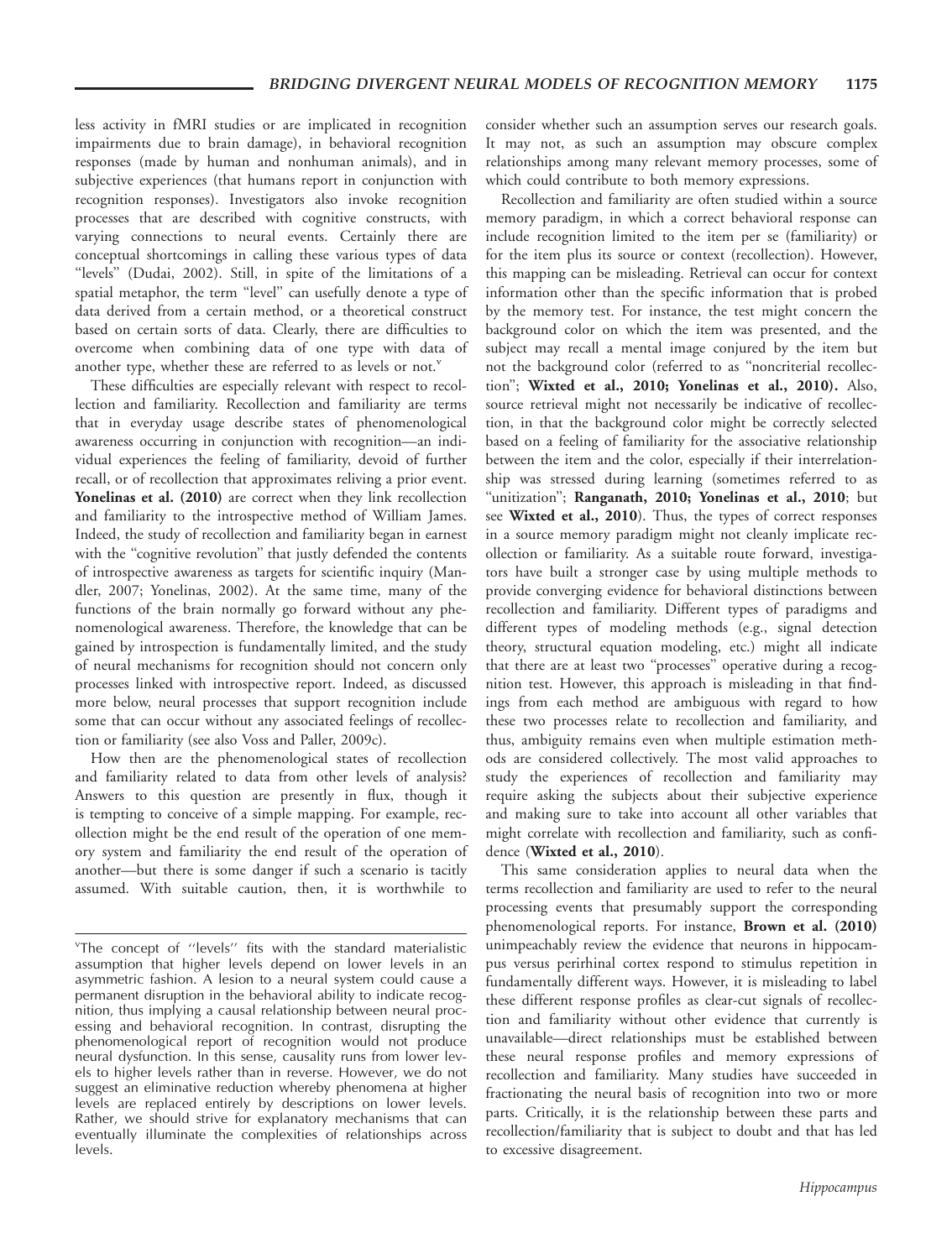We suggest that progress on this issue can best be made with approaches that bring in multiple levels when we do not prematurely accept assumptions about how neurocognitive processes relate to memory expressions. Focusing on neural processes pertaining to recognition is very important, even if it is not yet clear how these processes will map onto recollection or familiarity expressions. At the same time, an improved understanding of the phenomenology of recollection and familiarity can be gradually built. Indeed, it is quite likely that many of the processes relevant for recognition are not strongly yoked to phenomenological access. For instance, the hippocampal processing that is strongly linked to recollection can occur in conjunction with eye movements that show the appreciation of a relationship between an item and its studied context when there is no corresponding phenomenological report of recollection or familiarity (Hannula and Ranganath, 2009).

Parallel considerations pertain to the neural phenomenon of repetition suppression in perirhinal cortex, which has been emphasized as the basis for familiarity (Brown et al., 2010; Cowell et al., 2010; Norman, 2010). Repetition suppression in earlier stages of the ventral visual stream has been associated with perceptual priming, which occurs when experience with a stimulus enhances its perceptual analysis, leading to faster or more accurate behavioral responding to the stimulus with repetition (Wiggs and Martin, 1998). Critically, perceptual priming occurs without any necessary phenomenological experience that is, the stimulus need not feel any more familiar or any different from new stimuli in other respects in the realm of explicit memory. To the extent that priming phenomena can be linked to repetition suppression in perirhinal cortex (Ranganath, 2010; Yonelinas et al., 2010), the phenomenological experience of familiarity might be the wrong description for the processing supported by perirhinal cortex. An appropriate tactic is thus to emphasize mechanisms of perceptual processing within perirhinal cortex and earlier ventral stream regions (Cowell et al., 2010; Henson and Gagnepain, 2010), which has the advantage of not assuming in advance how these mechanisms might or might not relate to memory retrieval.

Yet another example stems from our own work concerning event-related brain potential correlates of recollection and familiarity. It has widely been assumed that familiarity can be generically indexed by a particular brain potential known as "FN400" because, for example, effects on FN400 often correlate with phenomenological reports of familiarity (Rugg and Curran, 2007). However, this relationship is identified when familiarity occurs for words or nameable pictures, but is generally not found when familiarity occurs for nonverbal stimuli such as complex geometrical patterns, faces, or nonsense words (e.g., Danker et al., 2008; Voss et al., 2010; Voss and Paller, 2009b; Yovel and Paller, 2004). Why would the neural underpinnings of familiarity change depending on the nature of the stimuli for which familiarity is expressed? One answer is that this neural correlate of familiarity can arise because either (a) it is a direct measure of the neural events that produce the experience of familiarity in a generic sense, or (b) it is a direct measure of a neurophysiological process

that serves as a precursor to familiarity in certain circumstances, or (c) it is a direct measure of a process that tends to co-occur with familiarity.

Indeed, we have argued that FN400 potentials assumed to reflect familiarity actually reflect implicit conceptual access (i.e., conceptual priming, Paller et al., 2007). FN400 effects may occur when to-be-recognized stimuli are meaningful but not when they are relatively devoid of meaning, because critical conceptual processing varies across these conditions (Voss et al., 2010; Voss and Paller, 2009b). Moreover, this conceptual processing may correlate with the experience of familiarity when circumstances are right. The extent to which this conceptual processing is a precursor to familiarity remains to be fully determined.

The complexities of interpreting this sort of evidence demonstrate that the explanatory power of neural correlates of memory depend on the specificity with which these measures can be linked to memory processes. Recent findings suggest that implicit conceptual access indexed by FN400 may occur in circumstances unrelated to familiarity and therefore FN400 may not reflect a one-to-one mapping with familiarity (Voss and Federmeier, in press). Studying conceptual processing that may support or at least co-occur with familiarity-based recognition in a particular set of circumstances will enable comparisons with other types of experiences that also entail these conceptual processes.

An important point to take from this focus on neural processes that support recognition is that it is preferable to study recognition memory mechanisms while refraining from prematurely accepting hypotheses about whether these mechanisms map simply onto memory expressions of recollection and familiarity. Outstanding issues of high current relevance concern how various process operate, how these processes are organized within and across independent neural systems, and how these processes and systems interact (see Henson and Gagnepain, 2010). It will ultimately be important to specify how data obtained at one level of analysis relates to data at different levels. A focus on studying neural processes is pertinent to considering the more distant goal of understanding how memory experiences (and psychological constructs generally) are enabled by brain processing. Recognition memory, while important, is only one of a large set of memory phenomena, and characterizing the relevant neural processes will be invaluable for discovering how recognition is related to other expressions of memory as well as to nonmnemonic functions.

## REFERENCES

- Brown MW, Warburton EC, Aggleton JP. 2010. Recognition memory: Material, processes, and substrates. Hippocampus 20:1228–1244.
- Cowell RA, Bussey TJ, Saksida LM. 2010. Components of recognition memory: Dissociable cognitive processes or just differences in representational complexity? Hippocampus 20:1245–1262.
- Danker JF, Hwang GM, Gauthier L, Geller A, Kahana MJ, Sekuler R. 2008. Characterizing the ERP Old-New effect in a short-term memory task. Psychophysiology 45:784–793.